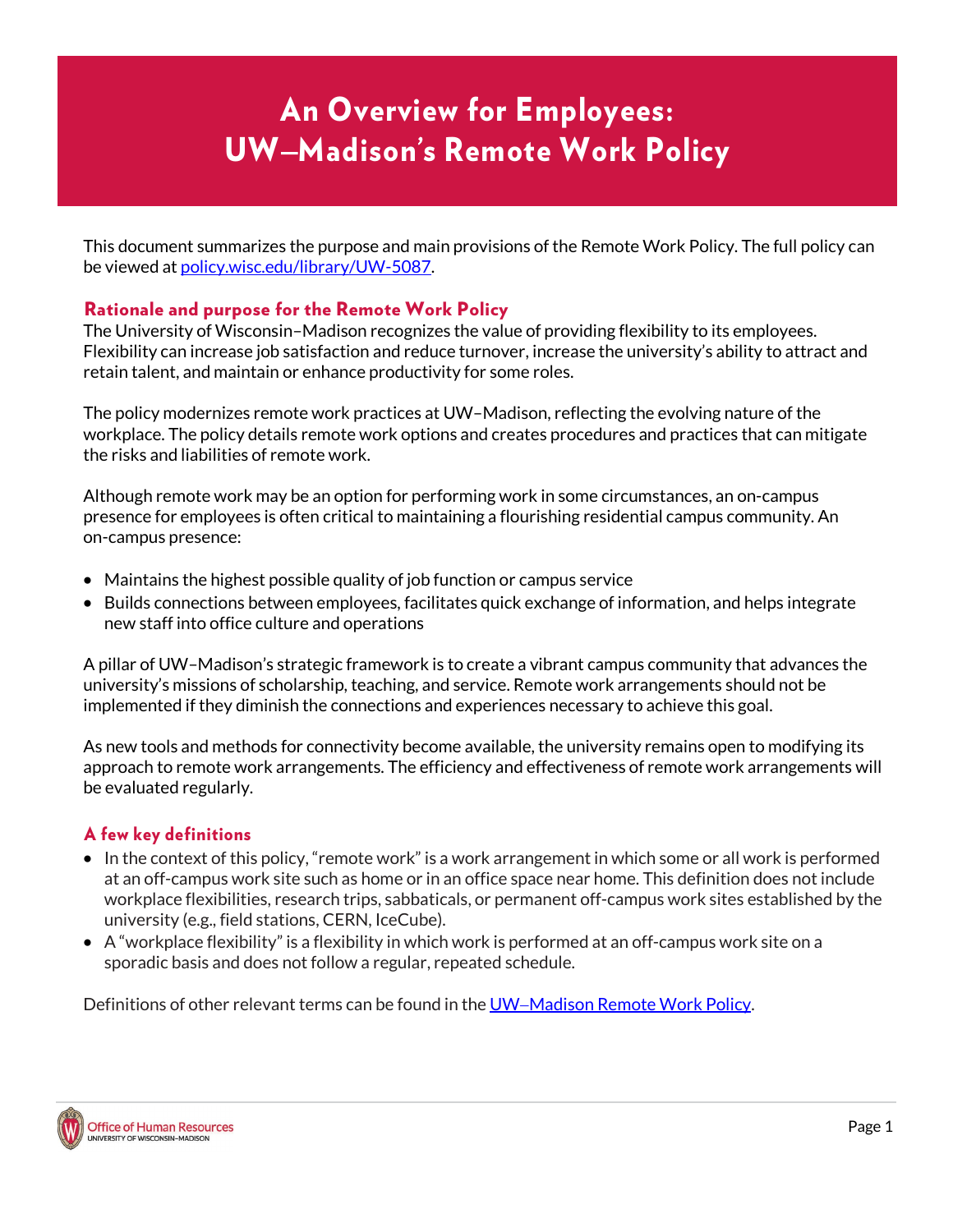# Who is subject to the policy

This policy applies to all employees who are in any of the following employment categories: Academic Staff (other than CHS Faculty and CT Faculty (e.g., clinical professors, clinical instructors)), University Staff, Limited Employees, Temporary Employees, Post-Degree Training Appointments, and Student Hourly Employees. Employees categorized as Zero-Dollar Appointments also are included. For Faculty, CHS Faculty, CT Faculty (e.g., clinical professors, clinical instructors), and Graduate Assistants (i.e., Teaching Assistants, Research Assistants, and Project/Program Assistants), this policy applies only to out-of-state or international remote work.

# Requesting, evaluating, and approving remote work arrangements

At UW−Madison, remote work is viewed as a cooperative arrangement based on the needs of a position, the department or unit, and the university.

An employee or supervisor may recognize the benefits of a remote work agreement, and either can suggest remote work as a possible work arrangement.

Remote work arrangements are considered on a case-by-case basis by evaluating all of the following factors:

- Job responsibilities (e.g., jobs that require physical presence for effective performance are not suitable for remote work);
- The effective functioning of the overall unit (e.g., trainees may need in-person assistance; flow of information may be shared more quickly among those physically present; etc.);
- Potential cost savings to the university, school/college/division, and department;
- The needs and preferences of the employee;
- Employee performance;
- Equipment needs, workspace design considerations, office space, and scheduling issues; and
- Adverse impact between employees with similar job responsibilities in the work unit (prevent inequities).

Each school/college/division determines the specific procedures for evaluating and approving or denying a remote work request. A remote work arrangement must be agreed upon by school/college/division leadership, divisional Human Resources, and the employee's supervisor. School/college/division leadership may delegate approval of remote work arrangements to supervisors.

#### Remote work agreements

An employee approved to work remotely must enter into a *Remote Work Agreement*. This agreement describes the terms and conditions of an employee's remote work arrangement, including a description of the alternative off-site work arrangement, guidelines for maintaining communication and work engagement, and necessary equipment and services. These agreements include out-of-state and international work agreements.

#### Employee responsibilities when working remotely

Employees who work remotely are responsible for all of the following:

- 1. Working with their supervisors and other identified staff to ensure compliance with applicable laws, policies, and procedures;
- 2. Making any necessary adjustments for their personal income taxes and benefits; and
- 3. Working with campus IT staff to ensure any technology necessary to perform their work roles is compatible, secure, and in good working order.